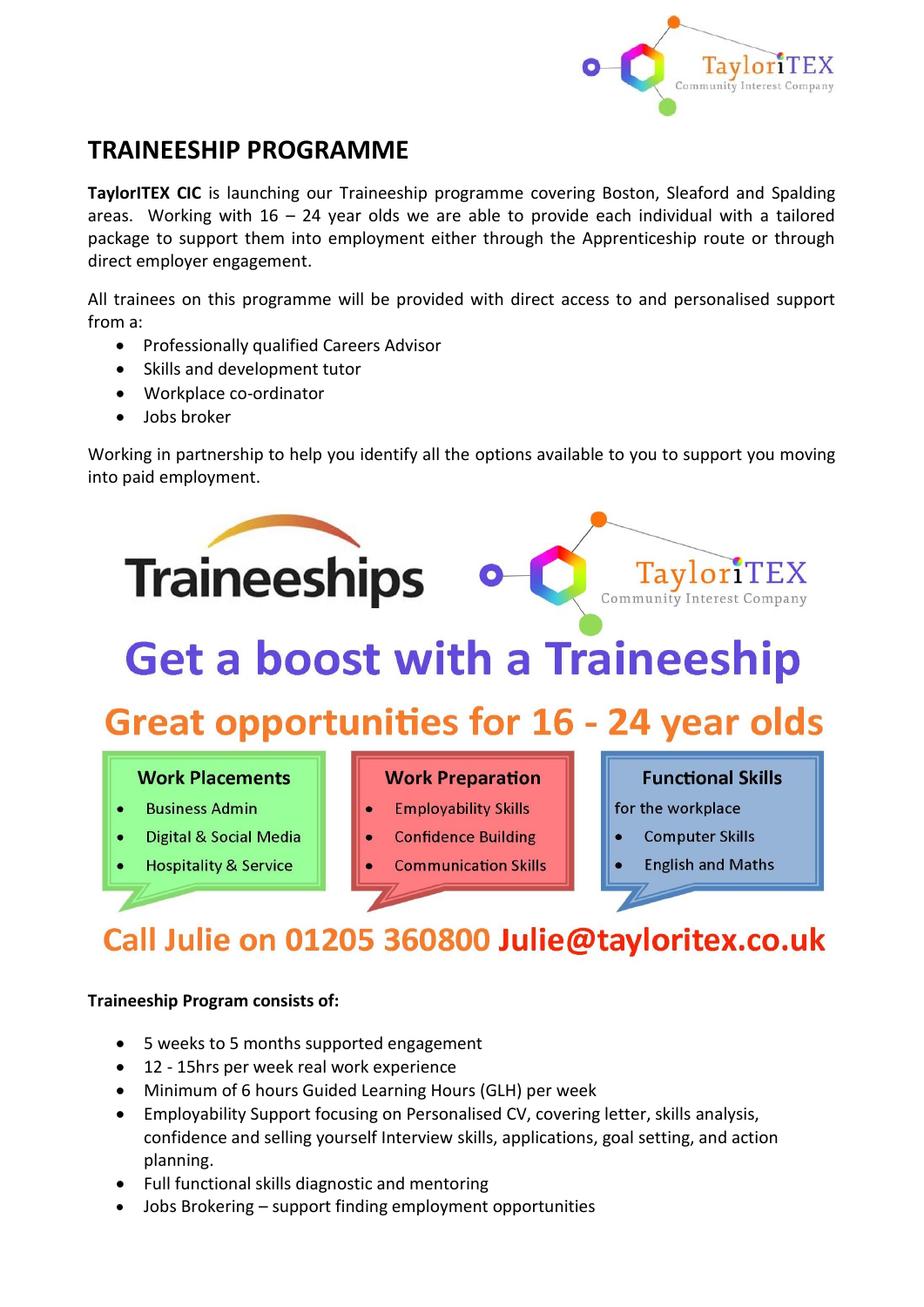

### **What is a Traineeship?**

A Traineeship is an education and training programme with work experience that is focused on giving young people the skills and experience that employers are looking for. At its core are work preparation training, English and maths for those who need it, and a high quality work experience placement.

### **What are the benefits of a Traineeship?**

A Traineeship will put you in a better position to compete for an Apprenticeship or other job.

- The opportunity to build your CV and get vital experience with local and national employers.
- Improving your English and maths skills will boost your chances of getting a job, as well as improving your long term prospects and earning potential over your lifetime.
- Employers are at the centre of Traineeships to ensure they give you the skills you need to secure a job and succeed in employment.
- At the end of the work experience placement you'll get a job interview with the company if a role becomes available or a reference and an exit interview.

### **You could be suitable for a Traineeship if you:**

- are unemployed (or work less than 16 hours per week) and have little work experience;
- are motivated to work;
- are aged 16 18 inclusive and are qualified below Level 3
- are aged 19 23 inclusive and are qualified below full Level 2

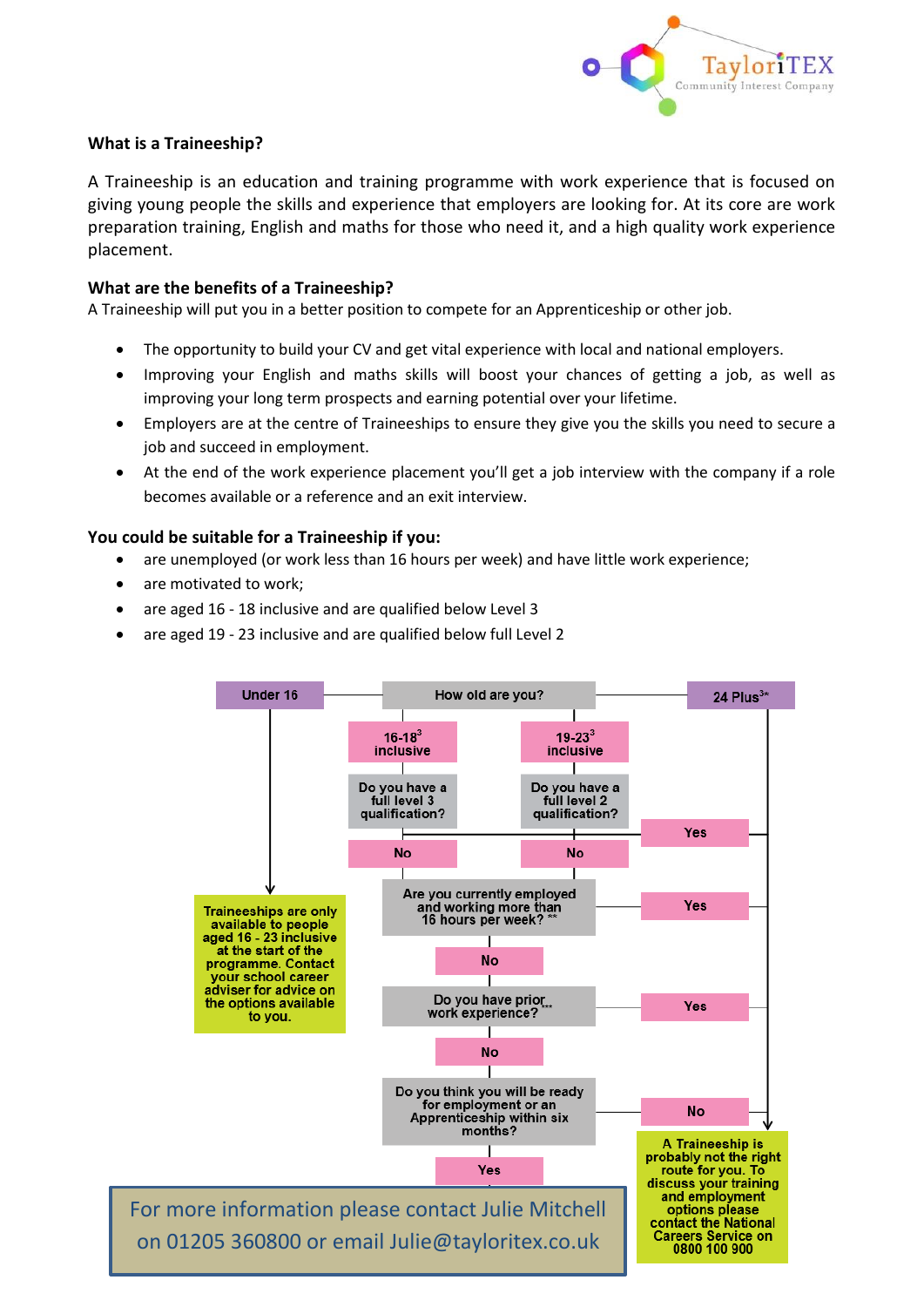

## **Coffee Shop Assistant to work in a youth café.**

### **Main Job Tasks and Responsibilities**

- Preparing and serving beverages and confectionary
- Offering a selection of freshly prepared snacks
- Breakfast snacks, toast, teacakes, salad items and sandwiches.
- Maintaining and displaying of produce
- Stock rotation and daily stock orders as required.
- Maintaining high standards of cleanliness at all times, cleaning of all areas and removal of rubbish.
- Opening up of outlet, setting till up and daily cashing up of till and closing down procedures.

### **Key Competencies**

- Organization and planning skills need to be able to work on your own without supervision, be very reliable.
- Work management and prioritizing skills, need to be able to use own initiative
- Verbal and written communication skills, excellent customer service skills
- Problem solving ability
- Attention to detail
- Flexibility

### **Business Administrator Assistant**

### **Main Job Tasks and Responsibilities**

- answer phones and transfer to the appropriate staff member
- take and distribute accurate messages
- greet public and clients and direct them to the correct staff member
- receive, sort and distribute incoming mail
- monitor incoming emails and answer or forward as required
- prepare outgoing mail for distribution
- fax, scan and copy documents
- update and maintain databases such as mailing lists, contact lists and client information
- type documents, reports and correspondence
- monitor and maintain office supplies
- keep office area clean and tidy

### **Key Competencies**

- organization and planning skills
- work management and prioritizing skills
- verbal and written communication skills
- problem solving ability
- attention to detail
- flexibility, reliability, and teamwork